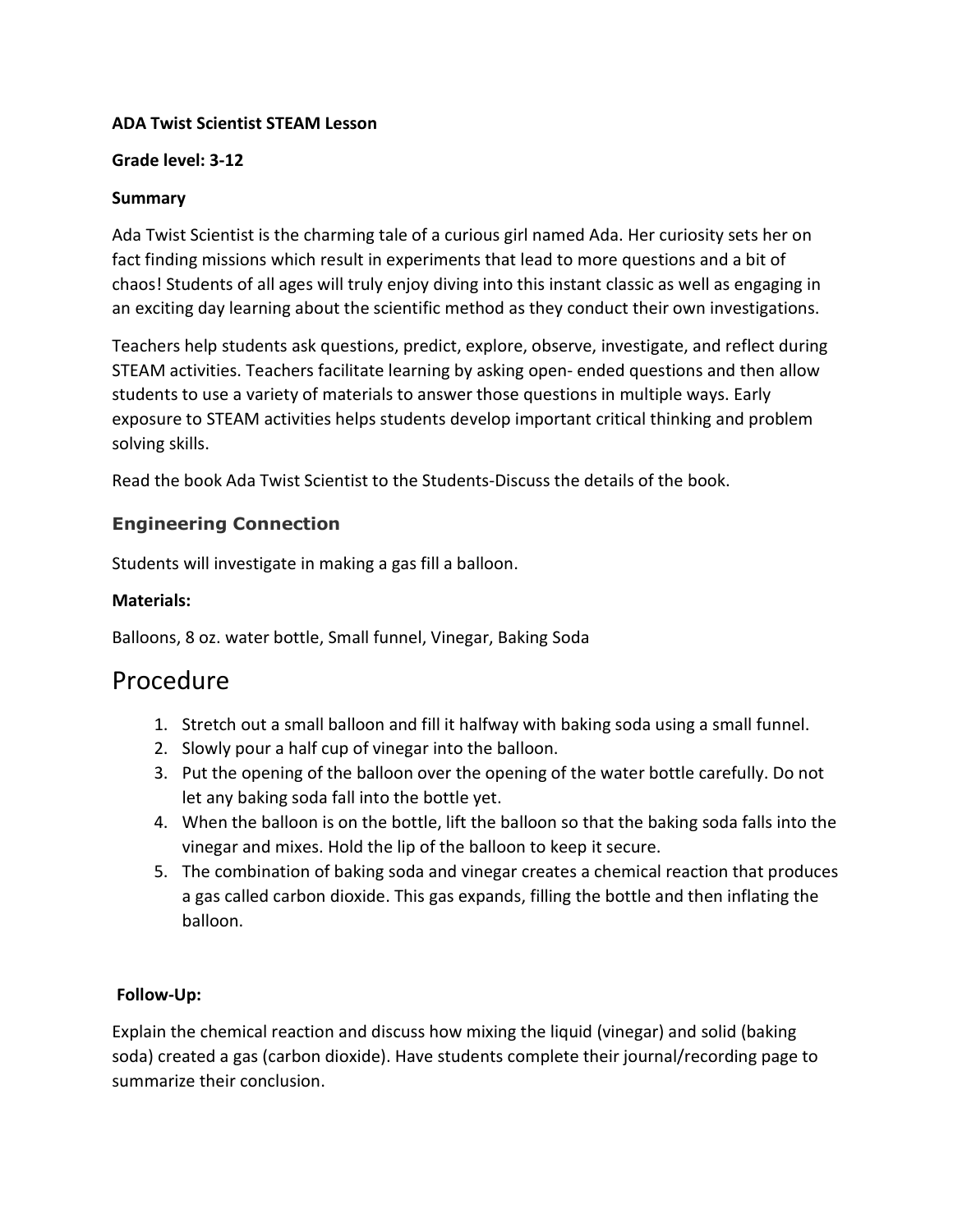#### Grade level: K-12

Summary Ada Twist Scientist is the charming tale of a curious girl named Ada. Her curiosity sets her on fact finding missions which result in experiments that lead to more questions and a bit of chaos! Students of all ages will truly enjoy diving into this instant classic as well as engaging in an exciting day learning about the scientific method as they conduct their own investigations.

Teachers help students ask questions, predict, explore, observe, investigate, and reflect during STEAM activities. Teachers facilitate learning by asking open- ended questions and then allow students to use a variety of materials to answer those questions in multiple ways. Early exposure to STEAM activities helps students develop important critical thinking and problem solving skills.

Read the book Ada Twist Scientist to the Students-Discuss the details of the book.

#### **Directions**

Gummy worms into halves or quarters length-wise, using

 Students will investigate, observe, and participate in creating a chemical reaction that makes nonliving objects move.

#### **Materials**

-Gummy worms,-Baking soda, vinegar,-Water

-2 clear cups or glasses

Plastic Knife/Adults help with this part.

#### **Procedures**

- 1. Get a wet knife. This helps them rise easier.
- 2. Fill one glass with 1 cup of water and mix in 3 tablespoons of baking soda. Place the worms in the cup for 15 minutes to soak in the baking soda.
- 3. Fish 3-4 worms out of the baking soda/water mixture and place them into a cup full of vinegar.
- 4. Bubbles will form on the worms causing them to rise and "dance" as the bubbles rise to the top.

Follow-Up: Explain the chemical reaction and discuss the gas that is formed when mixing baking soda and vinegar creates bubbles that stick to the gummy worm and make it appear to rise and dance. Have students complete their journal/recording page to summarize their conclusion. 6- 12 grade students can research more on Chemical Reactions.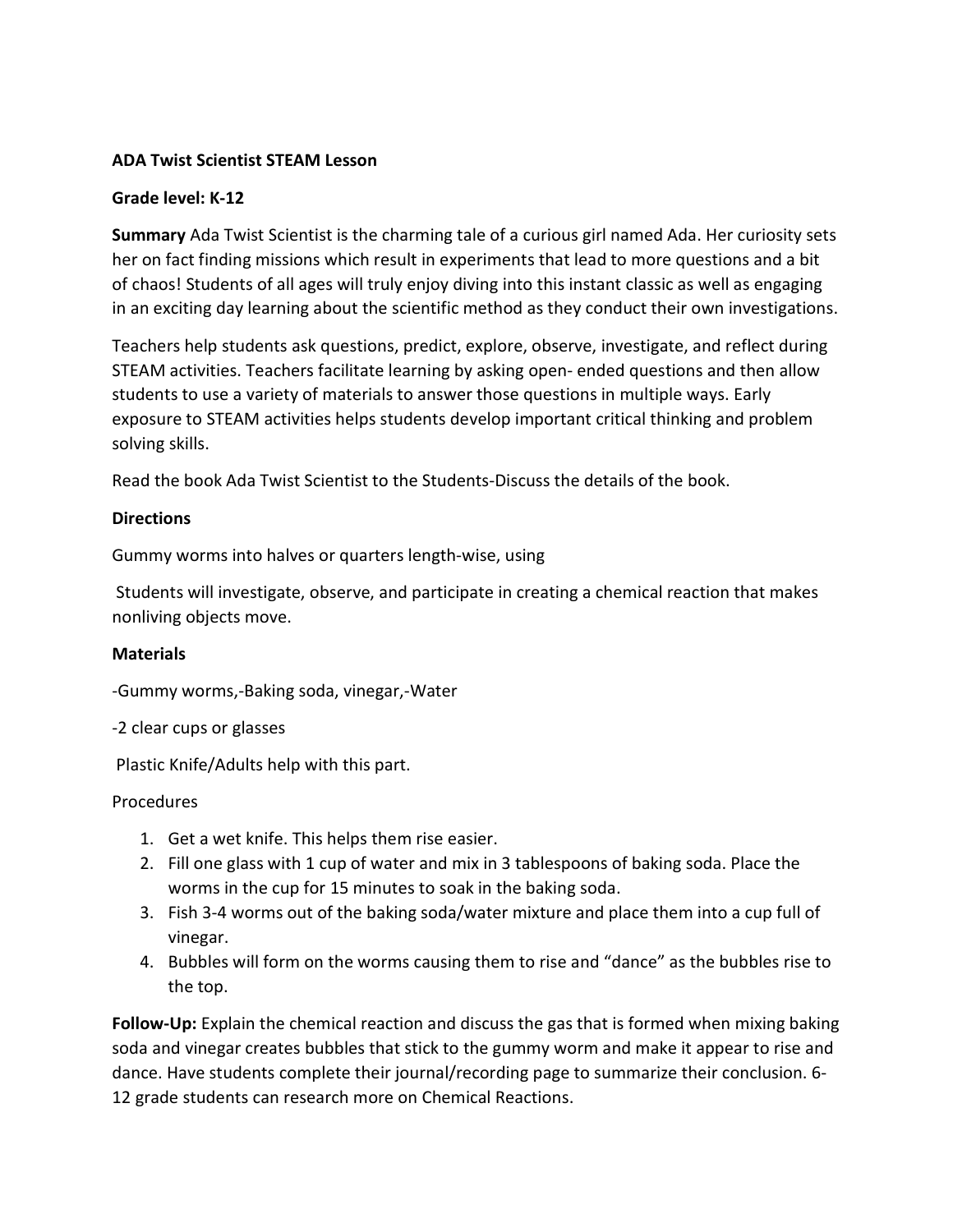#### Grade level: 3-12

**Summary:** Ada Twist Scientist is the charming tale of a curious girl named Ada. Her curiosity sets her on fact finding missions which result in experiments that lead to more questions and a bit of chaos! Students of all ages will truly enjoy diving into this instant classic as well as engaging in an exciting day learning about the scientific method as they conduct their own investigations.

Teachers help students ask questions, predict, explore, observe, investigate, and reflect during STEAM activities. Teachers facilitate learning by asking open- ended questions and then allow students to use a variety of materials to answer those questions in multiple ways. Early exposure to STEAM activities helps students develop important critical thinking and problem solving skills.

Read the book Ada Twist Scientist to the Students-Discuss the details of the book.

Start this experiment early in the day to allow the students a chance to watch the plant throughout the day.

Students will investigate and observe how plants absorb water.

#### **Materials**

-1 clear cup or glass

-1 white flower (ex. carnation)

-Food coloring (blue works well)

-Water

- 1. Cut the stem of a white flower (I use carnations).
- 2. Fill glass about 1/2 way with water.
- 3. Place 10-20 drops of food coloring in the water (make sure the water is dark).
- 4. Check your carnations every couple of hours to observe the change. Provide time for students to journal observations.

#### Follow-Up

Explain that the colored water allows us to see how water travels up the stem of the plant to the petals. Have students complete their journal/recording page to summarize their conclusion.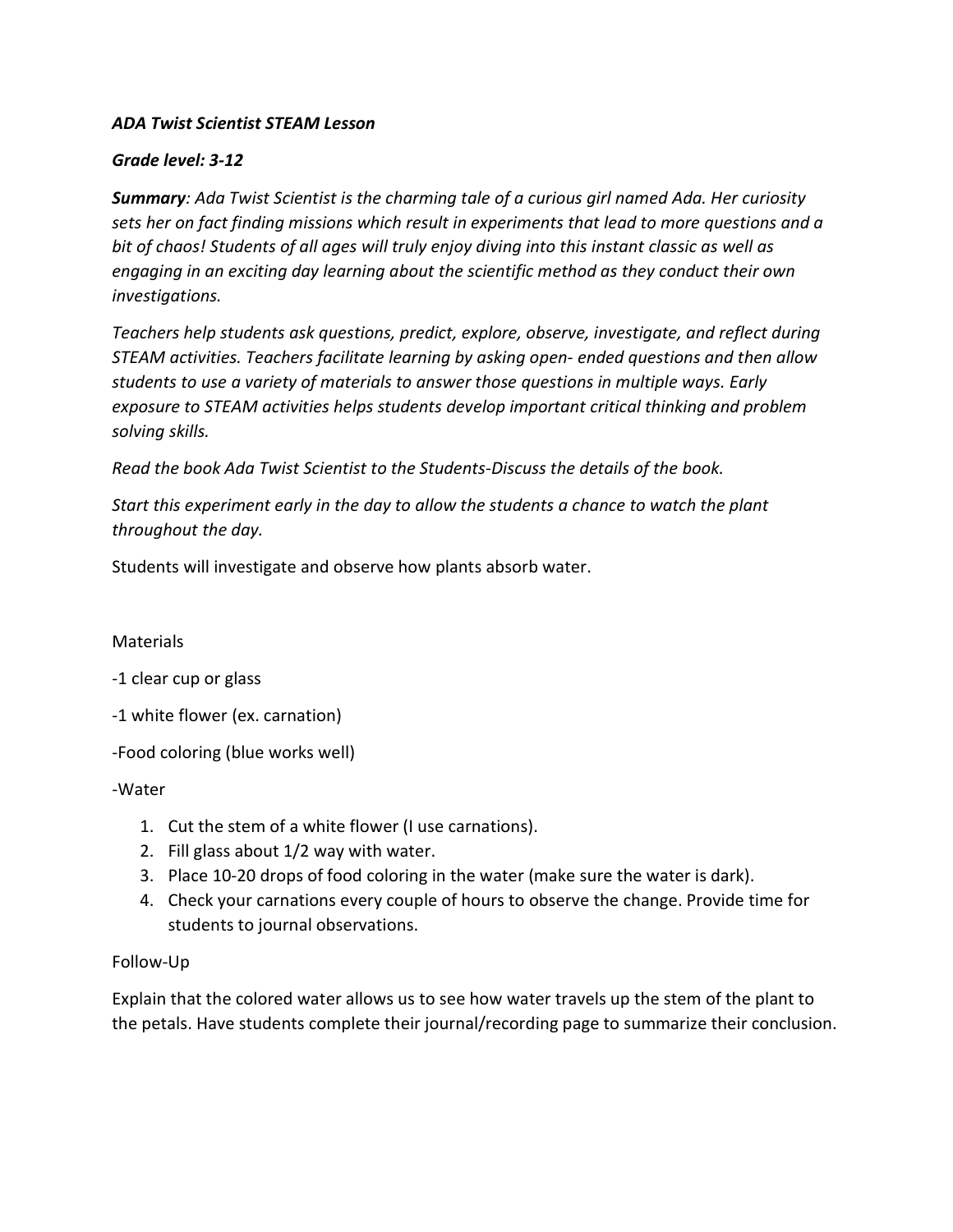# DISCUSSION QUESTIONS: Use these questions as whole-class discussions, reading check-ins, or as writing

Writing and reading prompts with Ada Twist, Scientist

On the second spread, Ada has labeled all the animals with different numbers. What do these numbers represent? Are any wrong? Why did Ada get it wrong?

They label the animals' legs; however, she writes that the elephant has five because of its trunk.

Similar to Ada Twist, Albert Einstein didn't talk until he was four years old, and he wreaked some havoc at school. What does this tell you about these two thinkers? Does behavior at school always equal intelligence? Why might they have caused problems at school? How did the book pay homage to Einstein?

When Ada is holding the turtle, what is similar between the turtle and the eggs all around Ada? Why should the turtle be scared? What question is Ada trying to answer?

Extension: Have students answer Ada's questions: Why do turtles have an outside shell? What's on the inside of a turtle's shell?

What are some ways the author and illustrator showed that time was passing throughout the book? It never says that Ada grew to age seven or eight as indicated by the final spread; however, there were clues showing that time was passing.

How did Ada follow the Scientific Method to determine the mystery smell? What was her question? Her research? Her hypotheses? Her experiments?

Did she draw a conclusion?

"[Ada Twist] had all the traits of a great scientist." What character traits does she possess that makes her a perfect scientist?

Ada's parents send her to the thinking chair for experimenting on the cat. How could Ada have stayed out of trouble? What could Ada's parents have done instead of automatically sending her away?

On the final spread in the book, there are three students who have something the other students don't. See if your students can figure it out.

Rosie Revere, Iggy Peck, and Ada Twist all have pencils.

Theme is a lesson that the reader takes away from a text. What did this text teach you?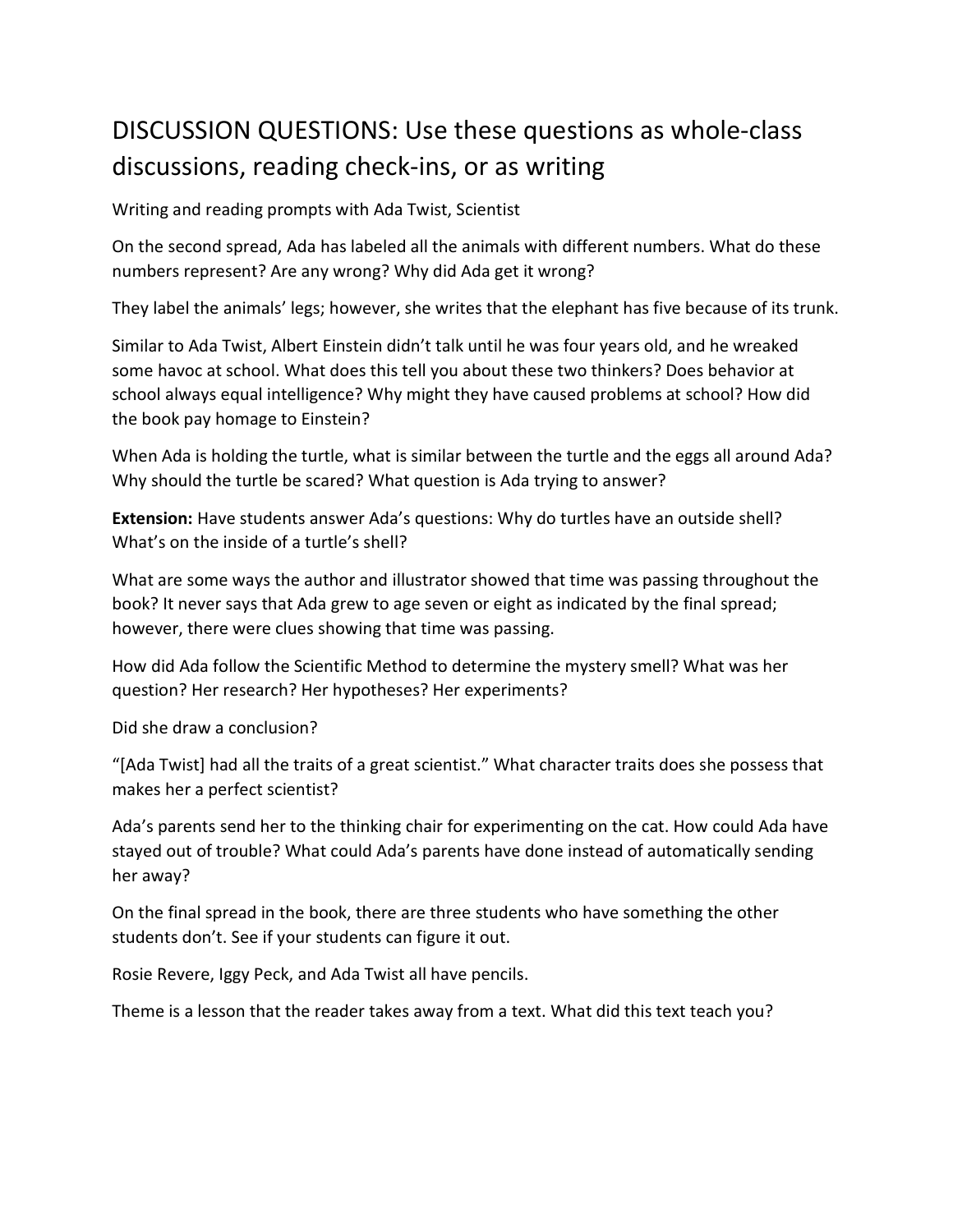### EXTRA ACTIVITY SODA GEYSER EXPERIMENT

Ada uses diet soda, mint Mentos, and food coloring to do a quite colorful and fun, yet messy, experiment. With your students, complete this activity, but then turn it into an experiment. Have students brainstorm ways to change and measure the geysers (cold vs. room temperature, flat vs. new, regular vs. diet).

Also, use this time to use the scientific method:

- 1. Ask a question
- 2. Do background research
- 3. Make a hypothesis
- 4. Text your hypothesis by doing an experiment
- 5. Analyze your data and draw a conclusion
- 6. Communicate your results

The "why" behind the geysers is a physical reaction called nucleation. The carbon dioxide grabs on top of the textured Mentos's nucleation sites and as the Mentos drop to the bottom of the soda, more and more gas is built up and BOOM!

**Materials** 

Diet Soda

Regular Soda

Food Coloring

Mint flavored Mentos

Make sure you protect your eyes and face. Please complete with an adult outside.

#### Procedures.

Use clear color soda such as 7-Up or Sprite.

Add food coloring to each bottle (use different colors).

Carefully add Mentos to the each bottle. Watch the volcano of beautiful colors!

Follow-Up: The "why" behind the geysers is a physical reaction called nucleation. The carbon dioxide grabs on top of the textured Mentos's nucleation sites and as the Mentos drop to the bottom of the soda, more and more gas is built up and BOOM!